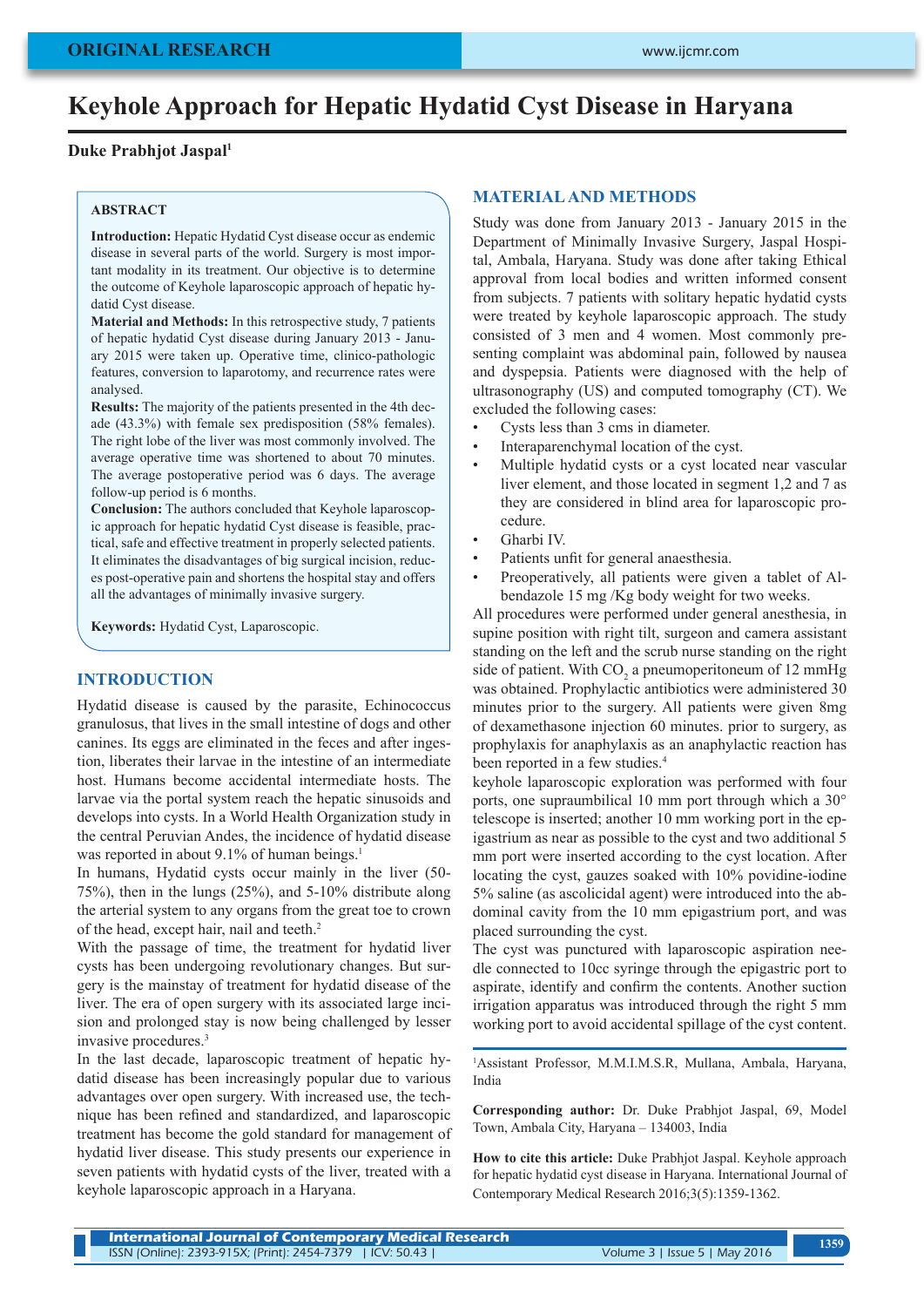After aspirating cystic fluid 10% povidine-iodine / 5% saline (as ascolicidal agent) was injected inside the cyst and then the cyst was aspirated again.

A needle puncture in the cyst was enlarged sufficient enough to accept the suction tip and then the suction tip was introduced inside the cyst cavity; the contents along with germinal membrane were aspirated. The deflated cystic wall was deroofed with the help of a hook by diathermy or Harmonic scarpel. The laminated membrane and daughter cysts were carefully removed and were put into the endobag.

A telescope was put inside the cavity for better visualization and to exclude any biliary communication or retained daughter cysts. One of the patient had biliary communication which was closed by intracorporal suturing with 2-0 vicryl. The cystic cavity was irrigated, washed with povidine-iodine several times. Endobag with contents were carefully removed from 10 mm epigastric port. Omentoplasty was done in all the cases. Two drains were placed, one in the cyst cavity and another in the pelvis. The postoperative period in all the cases was uneventful. Oral fluid intake was allowed on the next day of operation; the cyst drain was removed 72 hours after operation, after confirming no bile in the drain and pelvic drains were removed after 4 days. Patients were discharged on fifth day. All patients were prescribed tablet albendazole for 6 weeks, post-operatively period. The patients were planned to be followed up on one month, three month, and six month by ultrasound.

## **RESULT**

During our study period from January 2013- January 2015, 7 patients with solitary hepatic hydatid cysts were treated by keyhole laparoscopic approach in the Department of Minimally Invasive Surgery. In the study we noticed the female preponderance (4 females) with maximum number of patients in fourth decade of life; The average age of the patient was 37.6 years (range: 23-58years). Of the total, 6 patients (85.7%) had a rural agrarian background while one patients (14.2%) were coming from an urban setting.

The commonest presenting complaint was abdominal pain or heaviness, exacerbated by meals, a symptom reported by 4 (57.2%) of the patients. Nausea and dyspepsia was reported by 2 patients (28.6%). An upper abdominal swelling or mass was noticed only by 1 patients (14.2%). All the patients had a single cyst. The mean cystic diameter was 11 centimeter (range 8 – 15 centimeter). All patients were prescribed a tablet of Albendazole 15 mg /Kg body weight for two weeks before surgery. An abdominal ultrasound and abdominal C.T scan were done to confirm the diagnosis of a hepatic hydatid cyst in all patients. Operative duration ranged from 55 min to 120 min (mean: 86 minutes). No conversion to an open procedure was required. None of our cases developed anaphylaxis during the procedure. One of the patient had biliary communication which was closed intra-operatively by intracorporal suturing with 2-0 vicryl. ly, None of the patients had post-operative port site infection. A minor biliary leak was found in two patients. The hospital stay ranged from 3 to 9 days. During the follow up period the patients were called at intervals of 1 month, 3 months and 6 month. During the follow up period none of the operated patients had recurrence.

### **DISCUSSION**

Hydatid disease is caused by the parasite, Echinococcus granulosus, that lives in the small intestine of dogs and other canines. Its eggs are eliminated in the feces and after ingestion, liberates their larvae in the intestine of an intermediate host. Humans become accidental intermediate hosts. The larvae via the portal system reach the hepatic sinusoids and develops into cysts. In humans, 50-75% of cysts occur in the liver; 25% are located in the lungs and 5-10% distribute along the arterial system. Via systemic circulation, approximately 10-15% may reach any other organs from the great toe to crown of the head, except hair, nail and teeth.<sup>2</sup>

In this study, 7 patients with hydatid cysts in liver were treated with Keyhole laparoscopic approach, with the principles of conventional surgery like inactivation of scolices with 20% hypertonic saline, aspiration of cysts contents, unroofing the cavity and evacuation of entire cysts contents. A similar study from University Hospital in Turkey has also reported simple drainage of cysts with a special trocar and cannula in 16 patients and unroofing and drainage in another 20 patients with good results and low recurrence.<sup>5</sup> Ertem et al. has reported successful laparoscopic cystectomy and partial cystectomy with drainage in 33 patients along with omentoplasty in 15 patients with conversion to open surgery in only 2 patients.<sup>6</sup>

In our study the average age of the patient was 37.6 years (range: 23-58 years), which is in keeping with the average age of presentation in other series.7,8 Females were predominantly affected in our study as in some other studies.<sup>8,9</sup> The commonest presenting complaint was abdominal pain or heaviness, exacerbated by meals, a symptom reported by 4 (57.2%) of the patients, which has also been reported by other authors.7-9 In this study, the most common pathology was a solitary cyst in the right lobe of liver. Same was reported in studies from India and Uruguayan community.<sup>7,10</sup> Ultrasonography (US) and CT are both effective for detection of liver hydatid disease. US is useful in detection of cystic membranes, septa and hydatid sand, while CT exhibits cyst wall calcification and cyst infection are best demonstrated by  $CT.^{11}$ 

Surgery remains the mainstay of treatment for hepatic echinococcosis.12,13 Laparoscopy is ideal in patients with superficial and fluid-filled cysts.14 Laparoscopic pericystectomy can be regarded as the gold standard for management of small, peripherally located hydatid cysts lying away from major vessels.15 The first report of laparoscopic treatment of hydatid cyst of the liver was published in 1994<sup>16</sup> followed soon thereafter by the first report of anaphylactic shock complicating laparoscopic treatment of hydatid cysts of the liver.<sup>4</sup> In fact, an exaggerated fear of anaphylaxis seemed to discourage surgeons from more widely adopting minimal access techniques for the treatment of hydatid cysts.17 However, gradually reports started appearing in the world literature detailing laparoscopic management of liver hydatid disease.<sup>18</sup> Various Laparoscopic techniques described are total pericystectomy, puncture and aspiration of contents followed by marsupialization, unroofing and drainage, unroofing and omentoplas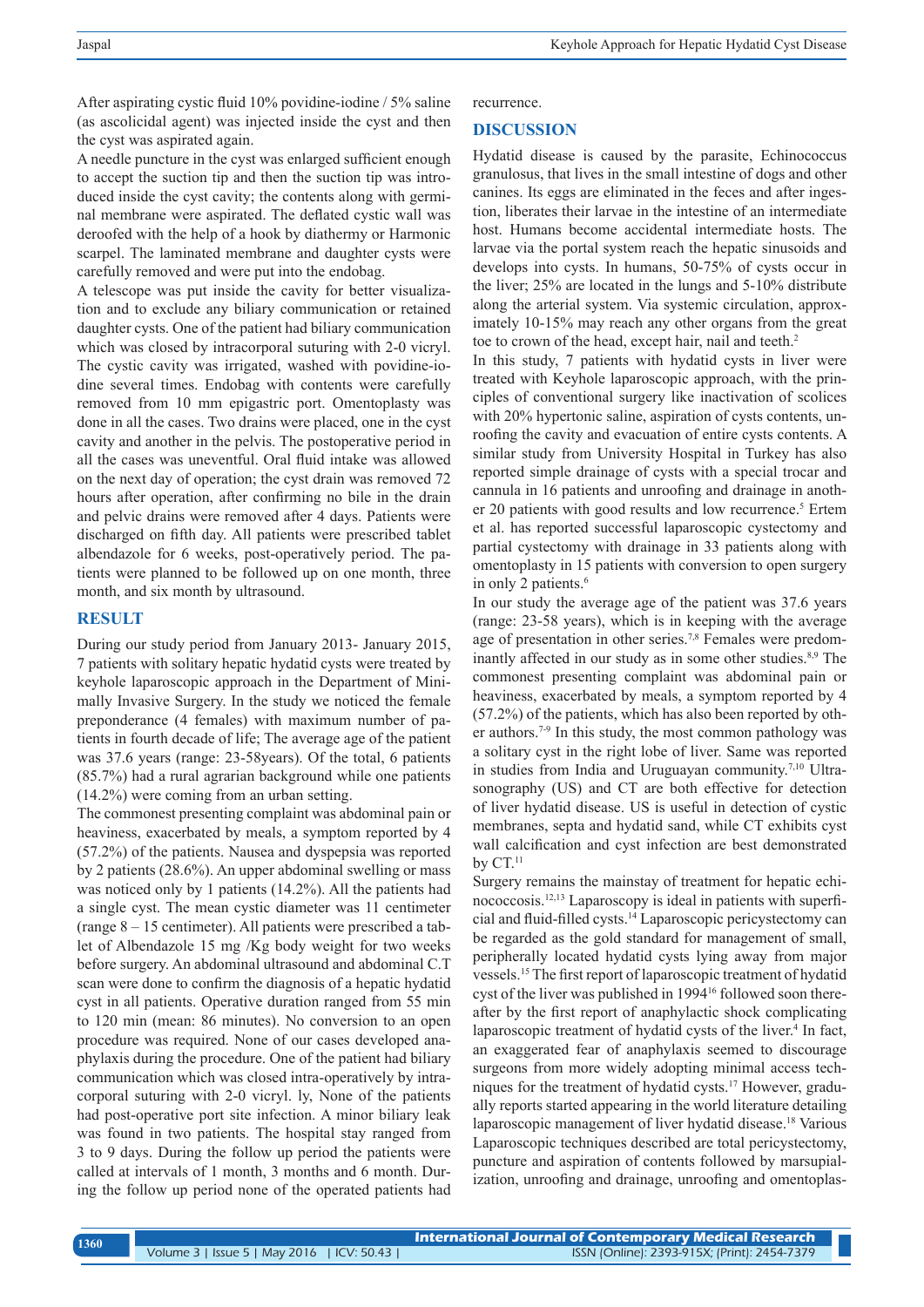ty.19,20 Total pericystectomy seems to be the best operative procedure for small and peripherally located cysts. For large and deeply located cysts, the more extensive cystectomy and hepatectomy are accompanied by higher morbidity.<sup>6</sup> In our study, we have performed procedure laparoscopically, the remnant cyst was dealt with by omentoplasty. We have used the regular Trocar Canula system, to obtain a totally contamination-free management of liver hydatid disease.

Keyhole Laparoscopic surgery has well known advantages, as it offers lower morbidity outcome and shorter hospital stay. The laparoscopic approach is associated with faster surgery recuperation and possible resolution of concomitant abdominal surgical problems.21 The Keyhole laparoscopic approach of hepatic hydatid Cyst disease offers an advantage of better visual control of the cyst cavity under magnification, which allows better detection of small open bile ducts that leak bile. These are taken care of by direct suturing or cauterization and better visualization of the remains of germinative layer of the cyst. One of the patient had biliary communication which was closed intraoperatively by intracorporal suturing with 2-0 vicryl. Despite the above-mentioned advantages, the keyhole laparoscopic evacuation of liver hydatid cyst has its limitations and risks i.e. hydatid dissemination and anaphylaxis mainly at the time of needle insertion through a puncture. The first case report of anaphylactic shock complicating laparoscopic treatment of hydatid cyst has been reported in 1998<sup>4</sup> the author suggested that anaphylaxis developed secondary to direct contact of the hydatid fluid with blood stream, due to inadvertent laceration of the liver. To avoid such anaphylactic shock during laparoscopic evacuation we should include cysts surfaces into peritoneal cavity laparoscopically. The cyst should be approached through its fibrotic capsule and adequate precaution should still be used to avoid liver parenchymal injury.4 In our study, we have performed procedure keyhole laparoscopic approach, the remnant cyst was dealt with by omentoplasty. We used 10% povidine-iodine / 5% saline (as ascolicidal agent) to irrigate the gauze that surrounded the cyst and during aspiration and injection of the cyst cavity but after evacuating all the content we resorted to ascolicidal agent for irrigation. Another important issue in laparoscopic hydatid cyst surgery is the removal of the germinative membrane.<sup>6</sup> Several techniques and instruments have been used, i.e. aspiration-grinding apparatus others used a large – bore suction catheter.<sup>18</sup> We used a wide bore suction catheter without valve system for evacuating the cyst content. Some groups have reported a 23% to 27% conversion rate<sup>5,22</sup> and 4% to 25% morbidity rate.<sup>5,22,23</sup> The incidence of conversion from laparoscopic to open surgery is variable and can be reduced by proper selection of cases. Cases with calcified cysts, those located in the deeper portions of the liver and those with biliary communications are not suitable for laparoscopic management. Due to proper case selection in our study, there was no incidence of conversion.

## **CONCLUSION**

The authors have no doubt to conclude that Keyhole laparoscopic approach for hepatic hydatid Cyst disease with regular trocar canula system is feasible, practical, safe and effective treatment in properly selected patients. Its efficacy was found to be optimum for preventing spillage, evacuating contents of hydatid cysts and visualization of cyst-biliary communication. It shortens the postoperative hospitalization period, reduces the number of complications as well as the overall costs. Keyhole Laparoscopic approach eliminates the disadvantages of big surgical incision, reduces post-operative pain and shortens the hospital stay and offers all the advantages of minimally invasive surgery.

### **REFERENCES**

- 1. Moro PL, McDonald J, Gilman RH, Silva B, Verastegui M, Malqui V, et al. Epidemiology of Echinococcus granulosus infection in the central Peruvian Andes. Bull World Health Organ. 1997;75:553-561.
- 2. Gode D. Laparoscopic management of hydatid cyst of liver. J Indian Med Assoc. 2010;108:672-673,676.
- 3. Rajeev Sinha, Neeta Sharma. Abdominal Hydatids: A Minimally invasive approach. JSLS. 2001;5:237-40.
- 4. Khoury G, Jabbour-Khoury S, Soueidi A, Nabbout G, Baraka A. Anaphylactic shock complicating laparoscopic treatment of hydatid cysts of the liver. Surg Endosc. 1998;12:452-454.
- 5. Seven R, Breber E, Mercan S, Eminoglu L, Budak D. Laparoscopic treatment of hepatic hydatid cysts. Surgery. 2000;128:36-40.
- 6. Ertem M, Karahasanoglu T, Yavuz N, Erguney S. Laparoscopically treated liver hydatid cysts. Arch Surg. 2002;137:1170-3.
- 7. Palnivelu C, Jani K, Malladi V, Senthilkumar R, Rajan PS, Sendhilkumar K, et al. Laparoscopic management of hepatic hydatid disease. JSLS. 2006;10:56-62.
- 8. Chautems R, Buhler L, Gold B, Chilcott M, Morel P, Mentha G. Long-term results after complete or incomplete surgical resection of liver hydatid disease. Swiss Med Wkly. 2003;133:258-62.
- 9. Niscigorska J, Sluzar T, Marczewska M, Karpinska E, Boron- Kaczmarska A, Moranska I, et al. Parasitic cysts of the liver practical approach to diagnosis and differentiation. Med Sci Monit. 2001;7:137-41.
- 10. Cohen H, Paolillo E, Bonifacino R, Botta B, Parada L, Cabrera P, et al. Human cystic echinococcosis in a Uruguayan community: a sonographic, serologic, and epidemiologic study. Am J Trop Med Hyg. 1998;59:620-7.
- 11. Pedrosa I, Saiz A, Arrazola J, Feriero J, Pedrosa CS. Hydatid disease: radiologic and pathologic features and complications.Radiographics. 2000;20:795-817.
- 12. Akhan O., Ozmen M. N., Dincer A., Sayek I., Gocmen A. Liver hydatid disease: long-term results of percutaneous treatment. Radiology. 1996;198:259-64.
- 13. Deger E., Hokelek M., Deger B. A., Tutar E., Asil M., Pakdemirli E. A new therapeutic approach for the treatment of cystic echinococcosis: percutaneous albendazole sulphoxide injection without respiration. Am J Gastro-enterol. 2000;95:248-54.
- 14. Sayek I, Cakmakci M. Laparoscopic management of echinococcal cysts of the liver. Zentralbl Chir. 1999;124:1143-1146.
- 15. Bickel A, Loberant N, Singer-Jordan J, Goldfeld M, Daud G, Eitan A. The laparoscopic approach to abdominal hydatid cysts: a prospective nonselective study using the isolated hypobaric technique. Arch Surg 2001;136:789-795.